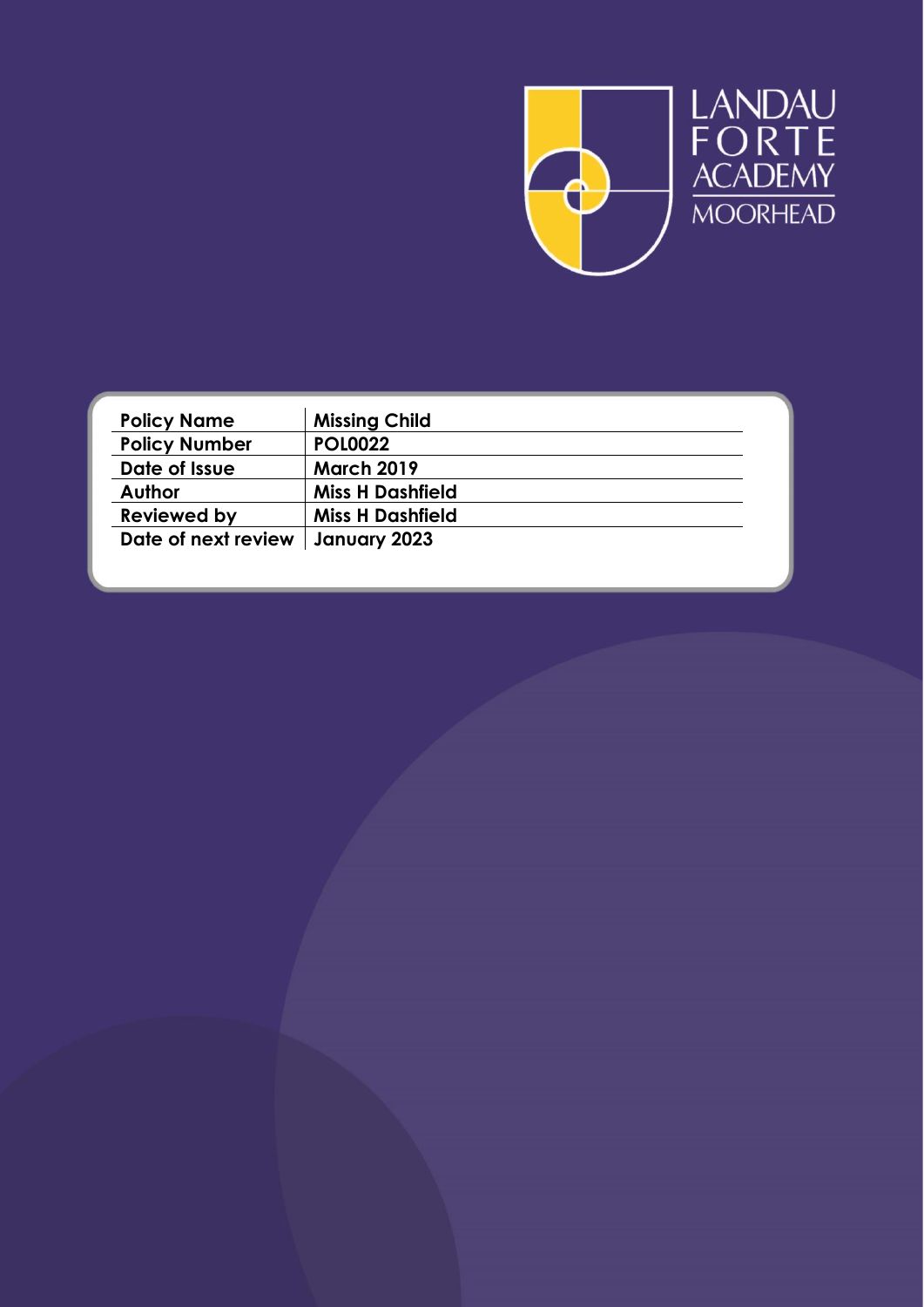| <b>Review date</b> | By whom                    | <b>Summary of changes made</b>                   | <b>Date</b><br>implemented |
|--------------------|----------------------------|--------------------------------------------------|----------------------------|
| January 2022       | Miss H<br><b>Dashfield</b> | Deleted Procedure 2-Two staff to follow<br>child | January 2022               |
|                    |                            |                                                  |                            |
|                    |                            |                                                  |                            |
|                    |                            |                                                  |                            |
|                    |                            |                                                  |                            |
|                    |                            |                                                  |                            |
|                    |                            |                                                  |                            |
|                    |                            |                                                  |                            |
|                    |                            |                                                  |                            |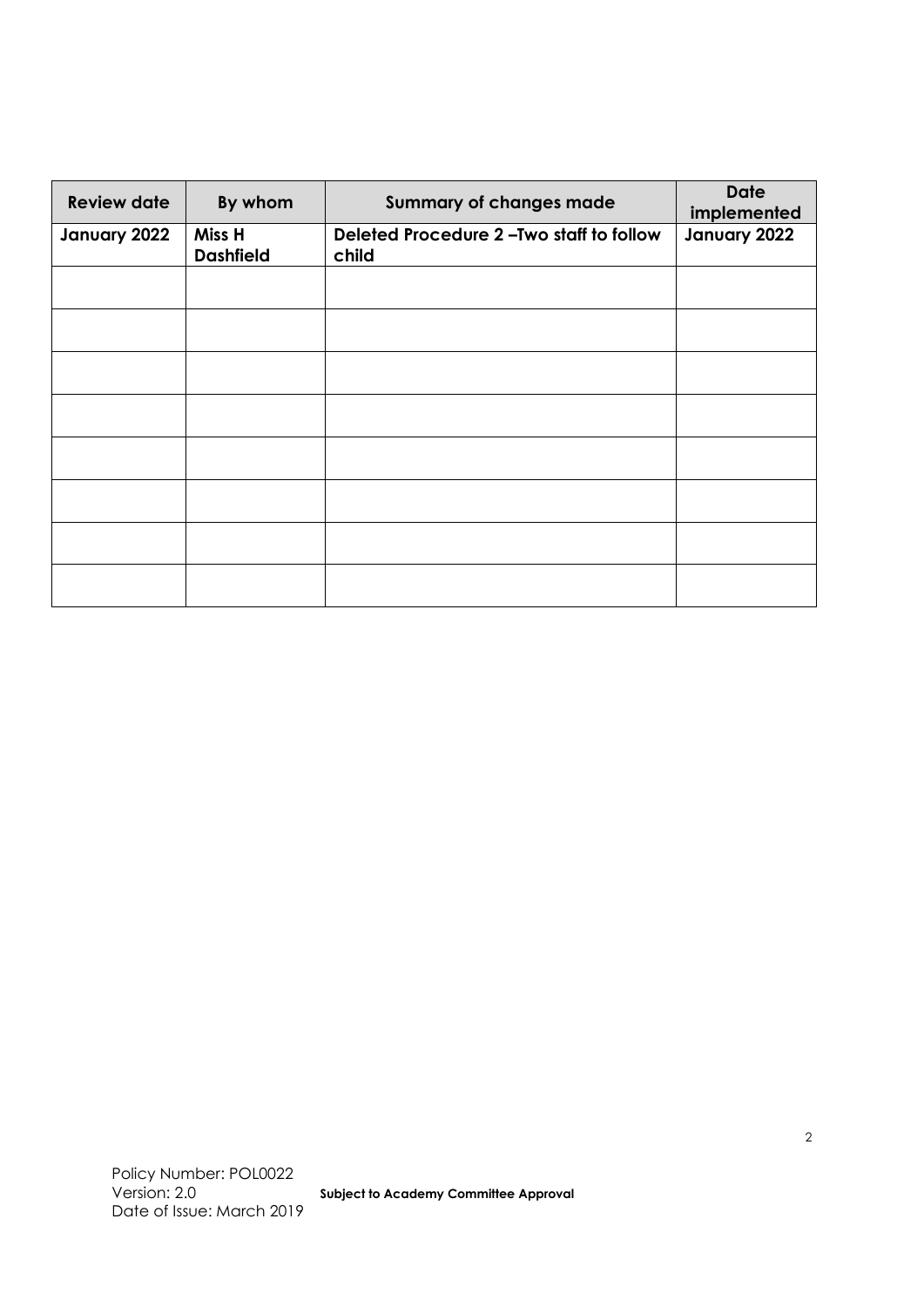## **1. Scope of the policy**

This policy applies to Landau Forte Academy Moorhead.

## **2. Purpose of the policy**

This policy is to ensure the safety of children whilst they are in the school's care.

## **3. Policy Detail**

Every effort is made to ensure the safety of the pupils whilst they are in the school's care. To prevent a child going missing all children are registered twice a day, at the start of the school day and after lunch. These are recorded on our electronic system and the Family Support Worker phones parents of any absent children by 9:15am.

When there is a trip off the school premises then it is the responsibility of the staff leading the trip to ensure that a regular register is taken or headcount made, this will depend on the nature of the trip, the mode of transport used and the location of the trip.

The children are supervised at all times, whether in the classrooms before school starts, during break time, meal times, PE, after school facilities and home facility. At the end of the academy day or after activities, the children are only allowed to leave the premises if their parents or an adult approved by their parents has come to collect them.

Children in Year 5 and 6 are only allowed to leave the school premises alone if written permission has been given by the parent. This permission will be kept on the child's electronic file. If no approved adult is there at normal pick up time, the child will be supervised until 3:45pm whilst contact is made and until they are collected. After 3:45pm the procedures in our Uncollected Children Policy will be followed and a referral to an agency such as Social Care may be made. Children who are not collected at 3.15pm on a regular basis will be contacted by the Family Support Worker.

When a child is collected from school during the school day, whether due to illness or a prearranged appointment, they must **ALWAYS** be collected from the School Office, so that a note may be made in the signing out book to record the fact that they are no longer on the premises. Pupils are not allowed to leave the school premises on their own during the course of the school day.

It is the responsibility of the member of staff on duty, whether teaching or supervising play, to ensure that the children remain safe. Any visitors to the School are recorded arriving and leaving.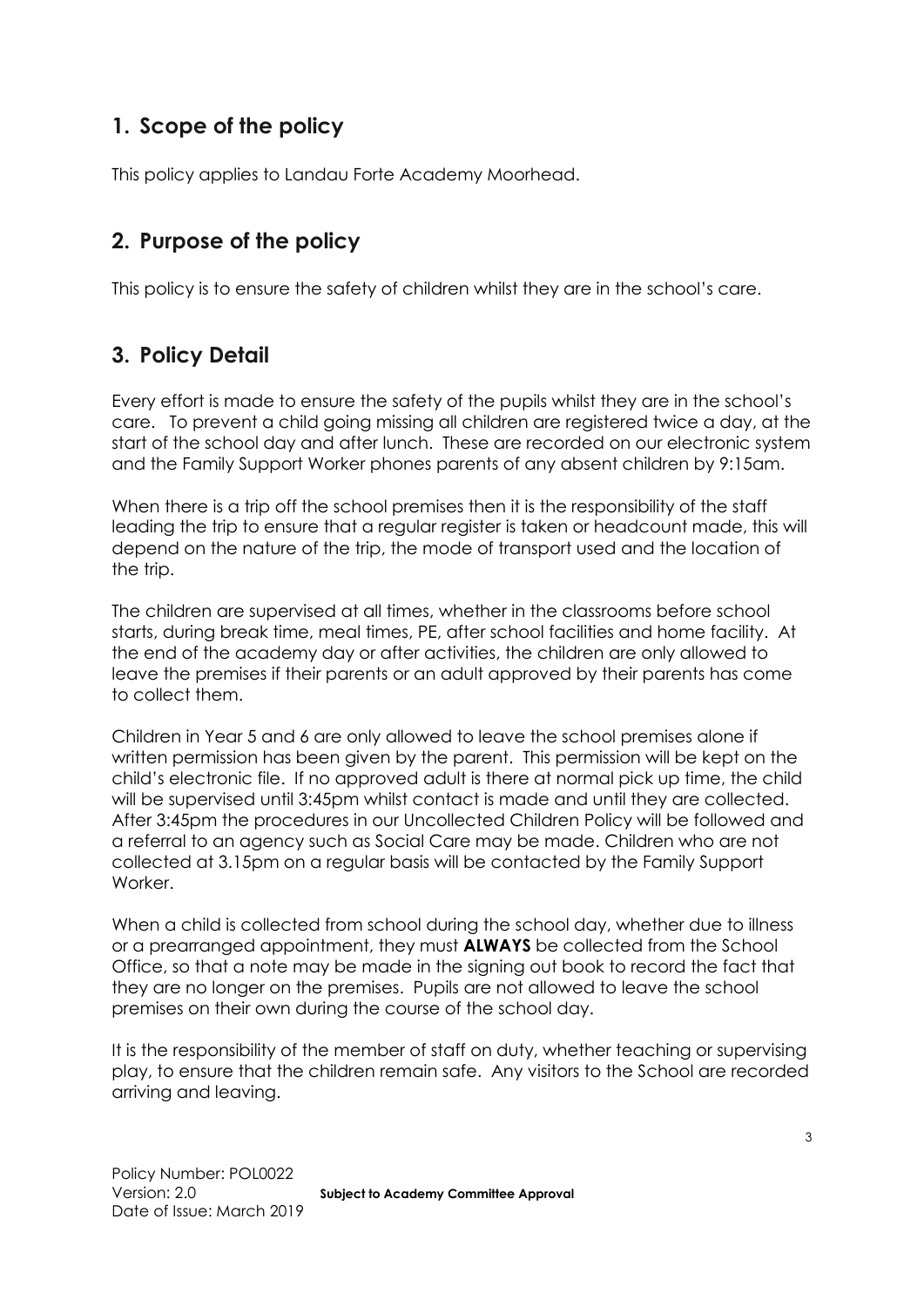Parents who come to School during the school day or after the day has ended are requested to report the School Office. There is a digital CCTV system in operation which covers the only entrance to the school premises and overlooks the back gate. **Missing Child Procedure:**

**Procedure 1 –** if a child is noted to be missing from the School premises:

- One member of staff should call the register to check and establish which child is missing.
- Check with the School Office immediately and whether the child has another commitment, e.g., music lesson, play rehearsal, school trip, external appointment etc. and inform the staff member on duty in the School Office of the situation.
- All available staff will check grounds and rooms to ensure the child has not hidden or been locked in anywhere within the boundary. This search should take no longer than 10 minutes.
- The staff member on duty in the School Office will contact the police and the parents (unless there are reasons connected with the child's welfare which indicate that this should not be done).
- This phone call should occur no less than 10 minutes after the child's absence was first noted.
- A written record of the incident and any action taken should be made as soon after the incident as practicable and placed in the pupil's confidential record.

**Procedure 2** – If a child insists on leaving the premises:

- If a child insists on leaving the premises with the knowledge of the staff and cannot be persuaded by them to stay on the premises, parents will be contacted immediately. If it is thought the child may be a danger to himself or others then reasonable force to return the child to the school premises should be used.
- If there are not enough staff to leave the premises to observe the child the staff member on duty may decide the child is unsafe and request the School Office call the police on 999.